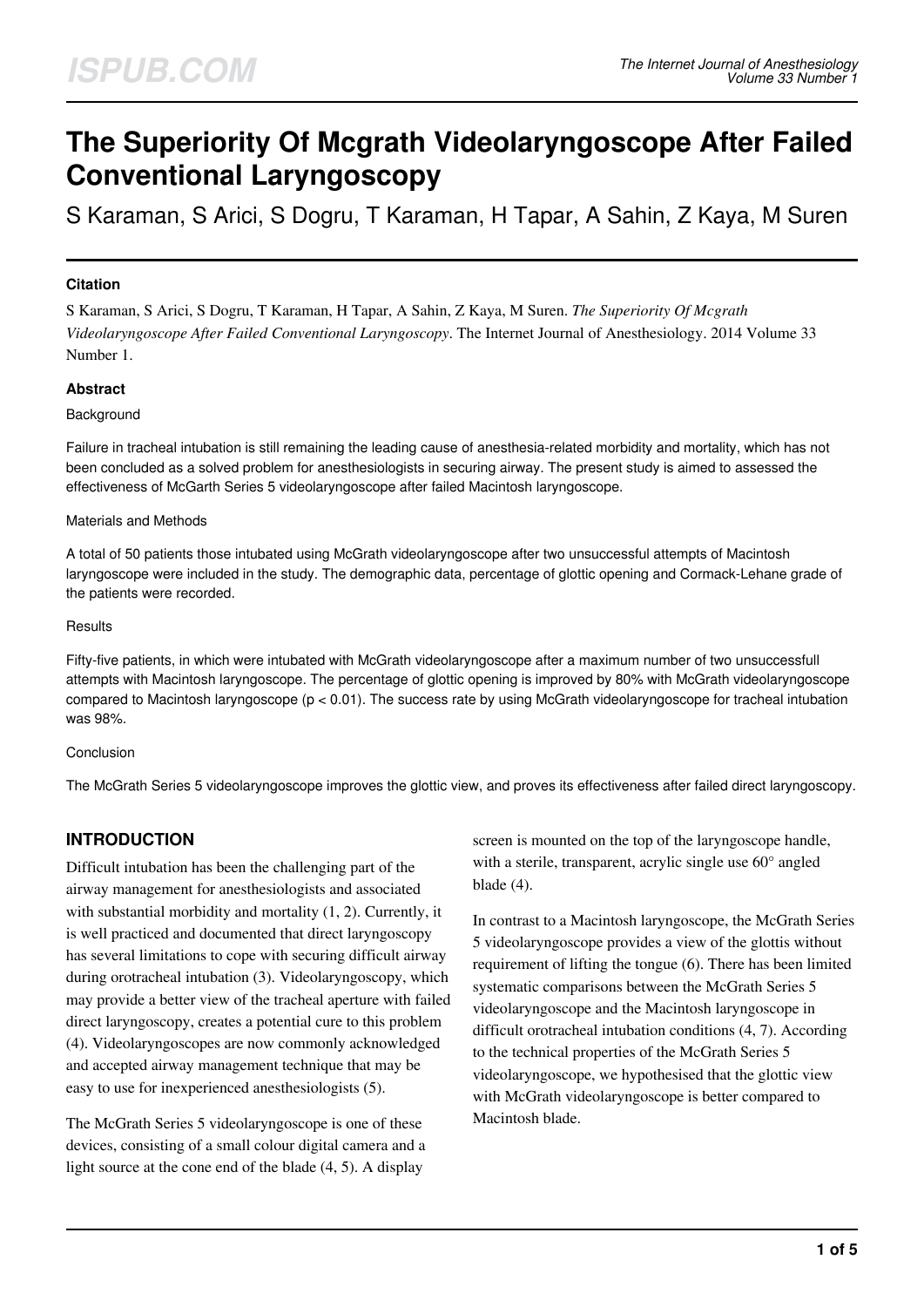# **MATERIALS AND METHODS**

After approval of Gaziosmanpasa University Ethics Comittee, patients were included in the departments of general surgery, ear-nose-throat, urology, orthopedics, neurosurgery. Fifty patients with an American Society of Anesthesiologists score (ASA) of I, II and III who were scheduled for elective surgery under general anesthesia were included during the study period of 18 months. A history of difficult mask ventilation, a history of previous difficult direct laryngoscopy and required awake tracheal intubation, below 18 years of age, and emergency surgery were the exclusion criteria. Additionally, patients, who had at least one of the following criteria were excluded: a Mallampati score of III or more, maximal mouth-opening capacity below 35 mm, thyromental distance below 65 mm. Patient characteristics including age, gender, ASA physical status were recorded during preoperative anesthetic examination.

Before introduction of anesthesia, a McGrath Series 5 videolaryngoscope with the camera stick positioned at a same length as the size-3 or 4 Macintosh blade, and size 3 and 4 Macintosh laryngoscope were prepared. A size 7.0 mm and 7.5 mm endotracheal tube were used to intubate the trachea in female and male patients, respectively. A malleable stylet was always inserted into the tracheal tube and the distal tip was angled upwards by  $60 - 70^{\circ}$  just proximal to the cuff for the McGrath videolaryngoscope and no more than 30° for the Macintosh laryngoscope, to achieve a successful intubation of the trachea. All anesthesiologists involved in the study had previously trained in the use of McGrath videolaryngoscope.

In the operating room, patients were monitored with a pulse oximeter, 3-lead electrocrdiogram (ECG) and a non-invasive blood pressure cuff. Preoxygenation was performed within 3 min before the induction of anesthesia.

Induction of anesthesia was conducted using pethotal 5 mg/kg intravenous (iv) or propofol 2 mg/kg iv and neuromuscular blockade using rocuronium 0.5 mg/kg iv. Thereafter, direct laryngoscopy was performed using a conventional Macintosh blade of size 3 or 4. The glottic view was evaluated by Cormack-Lehane classification and the Percentage of Glottic Opening (POGO). After a maximum of two failed intubation attempts (according to our institution's clinical airway protocol) by an anesthesiologist, the McGrath videolaryngoscope was used to achieve the tracheal intubation.

The number of intubation attempts, number of succesful

intubations and complications were recorded on a standardized sheet.

The sample size was calculated by assuming a one-sided type I error of 0.05 and a width of 0.07 and a probability of 0.90 on the improvement of the glottic view; 50 patients were required to conduct the study.

## Satistical analysis

Normality and variance were tested using the one-sample Kolmogorov-Smirnov test, skewness, kurtosis, and histograms for each variable. Quantitative data were presented as means and standard deviation, and qualitative data as frequency and percentage. Depending on these results, non-parametric analysis was undertaken for each variable. Percentage of glottic opening value differences among groups were analyzed using the Mann-Whitney U test, and Cormack-Lehane grade value differences between groups were analyzed using the Fisher's exact test. Analyses were conducted using the Statistical Package for Social Sciences program (SPSS Inc., Chicago, IL, USA), version 20.0. Statistical significance for all analyses was set at p < 0.05.

# **RESULTS**

A total of 55 patients were included in this study. Five patients did not match with the inclusion criteria, and were removed from the analysis. A total of 50 patients including 34 (68%) males and 16 (32%) females were included, and the mean age of the patients was 49.92±12.43.

The Macintosh laryngoscope showed Cormack-Lehane grade of 3 in 33 (66%) and Cormack-Lehane grade of 4 in 15 (30%) patients. The POGO value was revealed 80% of improvement in McGrath videolaryngoscope compared to Macintosh laryngoscope. The mean POGO value was significantly higher in McGrath videolaryngoscope than in Macintosh laryngoscope (p < 0.01, Table 1).

# **Table 1**

Airway characteristics

|                      |    | <b>Macintosh</b><br>laryngoscope | <b>McGrath Series 5</b><br>videolaryngoscope | р                        |
|----------------------|----|----------------------------------|----------------------------------------------|--------------------------|
|                      |    |                                  |                                              |                          |
| Cormack-Lehane grade |    |                                  | 28 (56%)                                     |                          |
|                      | п  | -                                | 15 (30%)                                     |                          |
|                      | ш  | 35 (70%)                         | 7(14%)                                       | $< 0.01$ <sup>**</sup>   |
|                      | IV | $15(30\%)$                       |                                              |                          |
| POGO                 |    | $16.80 \pm 15.83$                | $86.80\pm16.71$                              | ${}< 0.01$ <sup>§*</sup> |

 $\tau_p$  < 0.01,  $\tau$ : Mann-Whitney U test, <sup>§</sup>: Fisher's exact test; POGO, Percentage of Glottic Opening.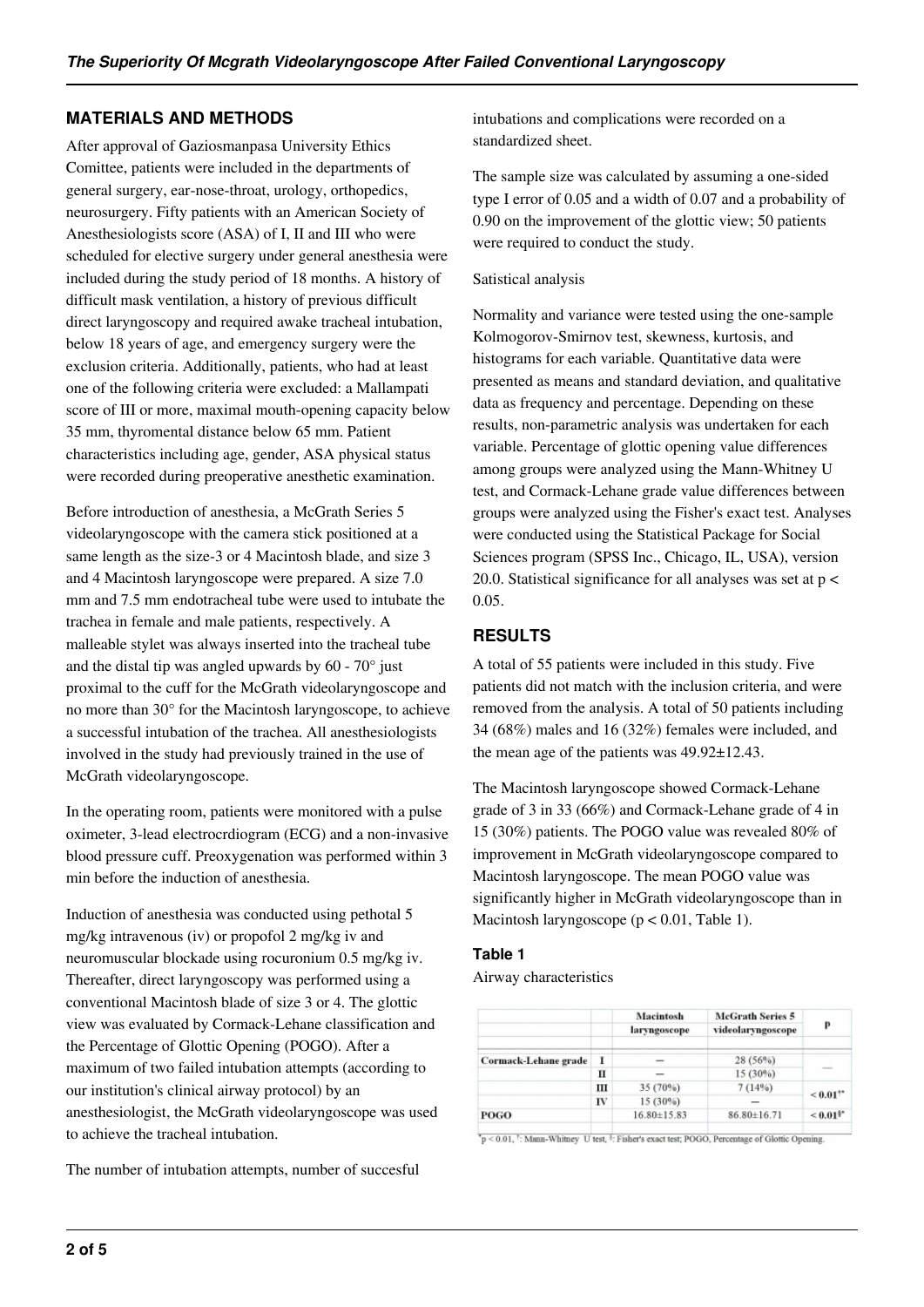Successfull intubation was achieved in 49 of 50 patients using the McGrath videolaryngoscope (98%). However, in one case with a Cormack-Lehane grade of 4 and a POGO value of 10% with the McGrath videolaryngoscope, tracheal intubation was failed using the videolaryngoscope, therefore the patient was intubated by using a flexible bronchoscope.

Tracheal tube placement was performed in 40 of 50 patients (80%) at the first attempt, 9 patients (18%) at the second attempt using the McGrath videolaryngoscope.

# **DISCUSSION**

The present study showed that McGrath Series 5 videolaryngoscopy improved the glottic view in all patients compared to Macintosh laryngoscope. The successful tracheal intubation rate was %98, after failed tracheal placement of the tube using Macintosh laryngoscope.

The Macintosh laryngoscope is still the most common device for tracheal intubation, until first entered in clinical use. However, failed to achieve an adequate glottic view with traditional laryngoscopes described as difficult intubation (8, 9). Nevertheless, difficult laryngoscopy occurs at a rate of 2-8% in all general anesthetic procedures. Currently, several techniques and devices have been used to intubate the trachea while the tracheal aperture can not be seen (10, 11).

In addition, the gold standard method remains placing the tracheal tube under direct vision using a flexible bronchoscope. However, a sterile bronchoscope may not always be available in urgent situations and these devices are relatively expensive (3, 12). As mentioned above, videolaryngoscope is one of these intubation devices in which has taken place in the recent difficult airway guideline of The American Society of Anesthesiologists in 2013 (13).

In relation, videolaryngoscopes have been rapidly becoming an acceptable technique which can provide a good view of the glottis when traditional laryngoscopy has failed (3, 6, 14-18).

The present study revealed that the McGrath Series 5 videolaryngoscope improves glottic view and achieves a successful tracheal intubation in patients who have a Cormack-Lehane grade 3 or 4 laryngoscopic view with Macintosh laryngoscope. Several studies reported that videolaryngoscopes enable better intubating conditions compared to conventional laryngoscopy (5-7, 11, 19). Ray et al. demonstrated that the McGrath videolaryngoscope had a

successful tracheal intubation rate of 97% compared to Macintosh laryngoscope in novice users (5). In contrast, Piepho et al. showed that the McGrath Series 5 and the GlideScope Ranger videolaryngoscopes have similar success rates compared to the Macintosh laryngoscope (7).

Furthermore, Shippey et al. showed that the McGrath videolaryngoscope achived a Cormack-Lehane grade 1 glottic view in 95% of cases in unselected patients, where Noppens et al. concluded that the McGrath videolaryngoscope improved the view in all patients with a Cormack-Lehane grade of 3 or 4 (4, 6). Our data showed that a Cormack-Lehane grade 1 in 52% of cases was achieved with using the McGrath Series 5 videolaryngoscope and improved the glottic view with a Cormack-Lehane grade of 3 or 4.

Despite a superior view of the glottis provided with videolaryngoscopes, a good laryngeal view does not guarantee the success of the tracheal intubation (4, 20). The present study revealed that failed tracheal intubation in 2% of patients was encountered with McGrath Series 5 videolaryngoscope. Although the underlying reasons for failed tracheal intubation with any device using indirect vision of the glottis can be fogging, blood, gastric contents or secretions which was associated with an obstructed view of the glottis (6). However, these reasons were not occured in this study. In addition, Shippey et al. reported three cases of difficult and failed tracheal intubation using a conventional Macintosh laryngoscope in which tracheal intubation was successfully performed with the McGrath Series 5 videolaryngoscope in all three cases (3). Moreover, O'Leary et al. showed that the McGrath Series 5 videolaryngoscope provided a clear view in 28 patients of 30, nevertheless, a failure rate of 16.6% (5 of 30 patients) was accounted for tracheal intubation (20). In a clinical evaluation of the McGrath videolaryngoscope in 150 patients, 98% of patients were successfully intubated using the McGrath videolaryngoscope (4). Therefore, previosuly mentioned studies suggested that a good view of the glottis did not always mean an easy intubation.

While conducting a tracheal intubation with the McGrath Series 5 videolaryngoscope and to achieve a successful intubation, it is highly recommended that a malleable stylet is always be inserted into the tracheal tube to shape the tracheal tube similarly with the blade of the videolaryngoscope (30° angled upwards at the distal tip of the tracheal tube) (6).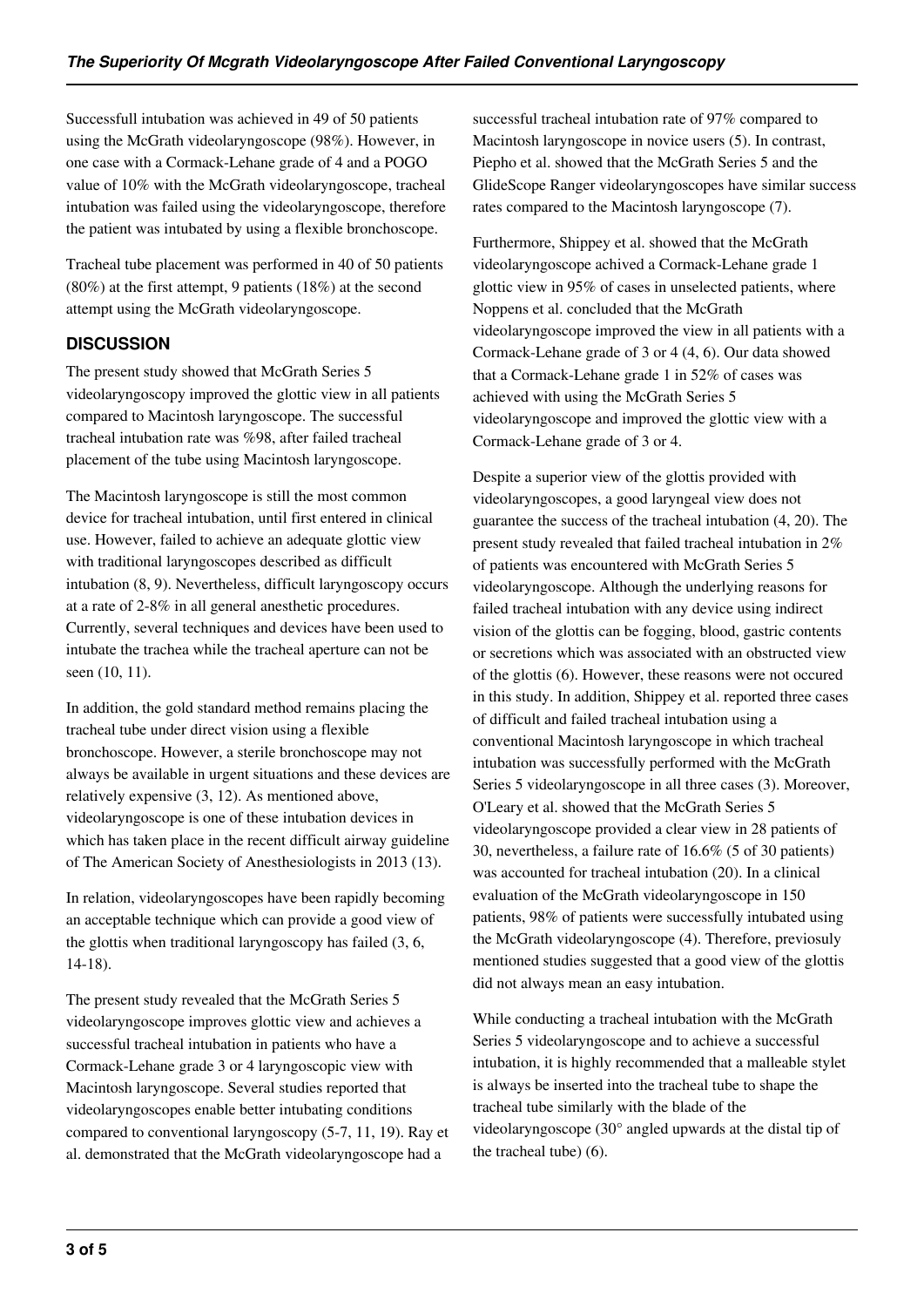Despite direct laryngoscopy, the indirect vision with the McGrath Series 5 videolaryngoscope in intubation process can be resulted as soft tissue damage. Therefore, a high level of training is a priority to prevent complications while performing tracheal intubation under indirect vision using the McGrath Series 5 videolaryngoscope. A systematic search of the literature revealed that only one case report describing palatopharyngeal arch injury is available and no dental trauma exists (21). The low incidence of injury suggested that the McGrath videolaryngoscope is relatively safe in the hands of the experienced users.

# **CONCLUSION**

The use of the McGrath Series 5 videolaryngoscope substantially improved the glottic view in previously unselected difficult intubation using the Macintosh laryngoscope. Furthermore, the McGrath Series 5 videolaryngoscope showed an acceptable success rate in tracheal intubation and can be the second option for failed tracheal intubation with Macintosh laryngoscope.

# **References**

1- Caplan RA, Posner KL, Ward RJ, Cheney FW. Adverse respiratory events in anesthesia: a closed claims analysis. Anesthesiology 1990; 72 : 828-33.

2- Ross BK. ASA closed claims in obstetrics: lessons learned. Anesthesiol Clin North America 2003; 21: 183-197. 3- Shippey B, Ray D, McKeown D. Use of the McGrath videolaryngoscope in the management of difficult and failed tracheal intubation. Br J Anaesth 2008; 100: 116-9. 4- Shippey B, Ray D, McKeown D. Case series: the McGrath videolaryngoscope--an initial clinical evaluation. Can J Anaesth 2007; 54: 307-13. 5- Ray DC, Billington C, Kearns PK et al. A comparison of McGrath and Macintosh laryngoscopes in novice users: a manikin study. Anaesthesia 2009; 64:1207-10.

6- Noppens RR, Möbus S, Heid F, Scmidtmann I, Werner C, Piepho T. Evaluation of the McGrath Series 5

videolaryngoscope after failed direct laryngoscopy. Anaesthesia 2010; 65: 716-20.

7- Piepho T, Weinert K, Heid FM, Werner C, Noppens RR. Comparison of the McGrath Series 5 and GlideScope Ranger with the Macintosh laryngoscope by paramedics. Scand J Trauma Emerg Med 2011; 19: 4-8.

8- Jeon WJ, Kim KH, Yeom JH, Bang MR, Hong JB, Cho

SY. A comparison of the Glidescope to the McGrath videolaryngoscope in patients. Korean J Anesthesiol 2011; 61: 19-23.

9- Bamgbade OA, Onaolapo MH, Zoukumor PA. Nasotracheal intubation with the McGrath videolaryngoscope in patients with difficult airway. Eur J Anaesthesiol 2011; 28: 673-74. 10- Sharma DJ, Weightman WM, Travis A. Comparison of the Pentax Airway Scope and McGrath Videolaryngoscope with the Macintosh laryngoscope in tracheal intubation by anaesthetists unfamiliar with videolaryngoscopes: a manikin study. Anaesth Intensive Care 2010; 38: 39-42. 11- Savoldelli GL, Schiffer E, Abegg C, Baeriswyl V, Clerque F, Waeber JL. Comparison of the Glidescope, the McGrath, the Airtraq and the Macintosh laryngoscopes in simulated difficult airways. Anaesthesia 2008; 63: 1358-64. 12- Kristensen MS, Moller J. Airway management behaviour, experience and knowledge among Danish anaesthesiologists--room for improvement. Acta Anaesthesiol Scand 2001; 45:1181-85. 13- American Society of Anesthesiologists Task Force on

Management of the Difficult Airway. Practice Guidelines for Management of the Difficult Airway. An Updated Report by the American Society of Anesthesiologists Task Force on Management of the Difficult Airway. Anesthesiology 2013; 118: 251-70.

14- Cooper RM. Use of new videolaryngoscope (GlideScope) in the management of a difficult airway. Can J Anaesth 2003; 50: 611-613.

15- Cooper RM, Pacey JA, Bishop MJ, McCluskey SA. Early clinical experience with a new videolaryngoscope (GlideScope) in 728 paitents. Can J Anaesth 2005;52: 191-8. 16- Lai HY, Chen IH, Chen A, Hwang FY, Lee Y. The use of the GlideScope for tracheal intubation in patients with ankylosing spondylitis. Br J Anaesth 2006; 97: 419-22. 17- Gunaydin B, Gungor I, Yigit N, Celebi H. The Glidescope for tracheal intubation in patients with ankylosing spondylitis. Br J Anesth 2007; 98: 408-9. 18- Kaplan MB, Hagberg CA, Ward DS et al. Comparison of direct and video-assisted views of the larynx during routine intubation. J Clin Anesth 2006;  $18(5)$ : 357-62. 19- Walker L, Brampton W, Halai M, et al. Randomized controlled trial of intubation with the McGrath Series 5 videolaryngoscope by inexperienced anaesthetists. Br J Anaesth 2009; 103: 440-5.

20- O'Leary AM, Sandison MR, Myneni N, Cirilla DJ, Roberts KW, Deane GD. Preliminary evaluation of a novel videolaryngoscope, the McGrath series 5, in the management of difficult and challenging endotracheal intubation. J Clin Anesth 2008; 20: 320-21. 21- Williams D, Ball DR. Palatal perforation associated with McGrath videolaryngoscope. Anaesthesia 2009; 64: 1144-45.